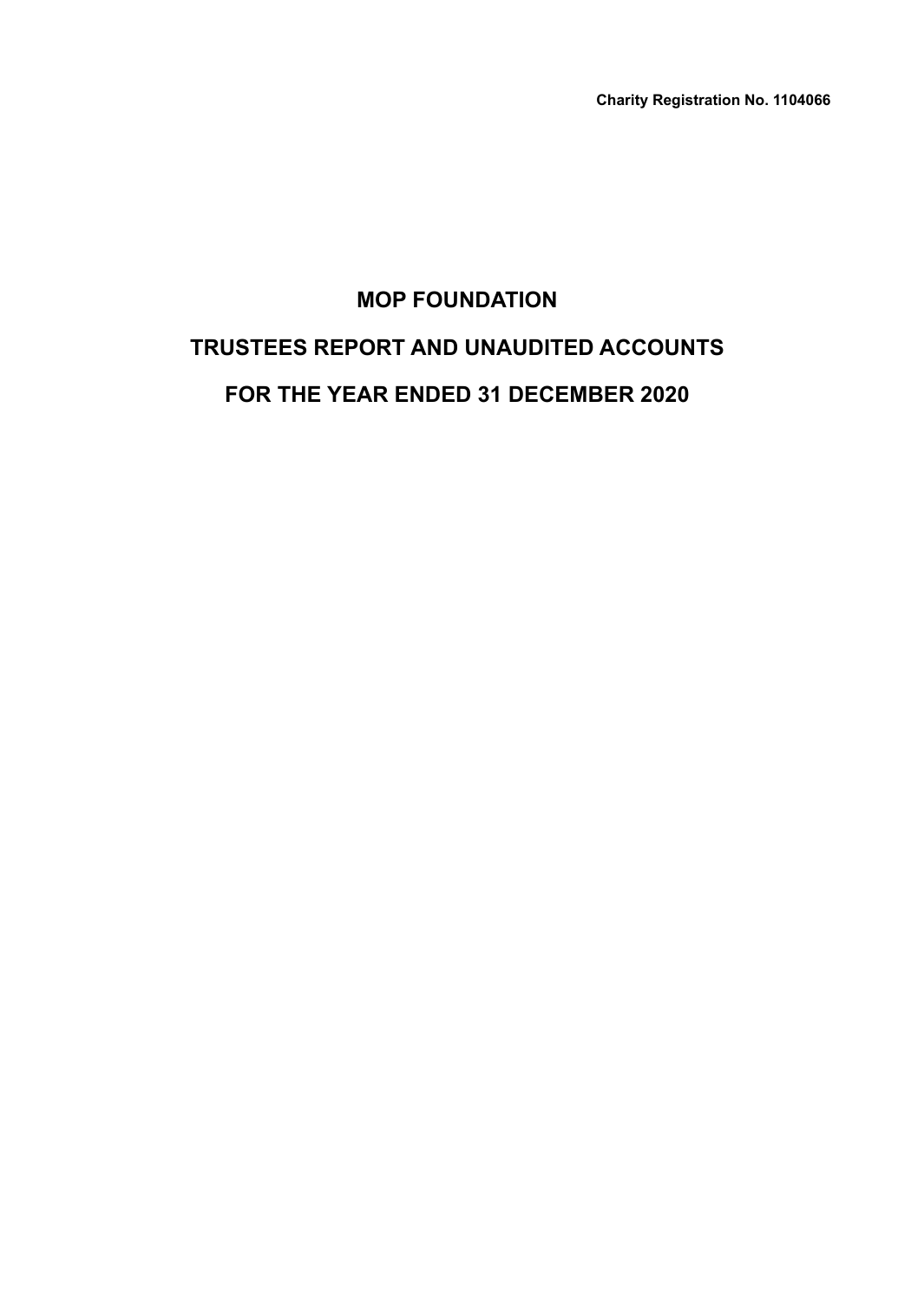### **LEGAL AND ADMINISTRATIVE INFORMATION**

| <b>Trustees</b>          | Mrs V Soleymani<br>Mrs S Elghanyan<br>Ms S Elghanian-Krayem<br>Mrs S Khodadoost<br>Mrs S Amanullah Ameri<br>Mrs S Oyvessi<br>Mrs N Ansary |
|--------------------------|-------------------------------------------------------------------------------------------------------------------------------------------|
| <b>Charity number</b>    | 1104066                                                                                                                                   |
| <b>Principal address</b> | 328A Kings Road<br>London<br>United Kingdom<br><b>SW3 5UH</b>                                                                             |
| Independent examiner     | Azets<br><b>Column House</b><br>London Road<br>Shrewsbury<br>Shropshire<br>SY <sub>2</sub> 6NN                                            |
| <b>Bankers</b>           | Natwest Bank<br>PO Box 6037<br>186 Brompton Road<br>Knightsbridge<br>London<br>United Kingdom<br><b>SW3 1HQ</b>                           |
| <b>Solicitors</b>        | Portrait<br>1 Chancery Lane<br>London<br>United Kingdom<br>WC2A 1LF                                                                       |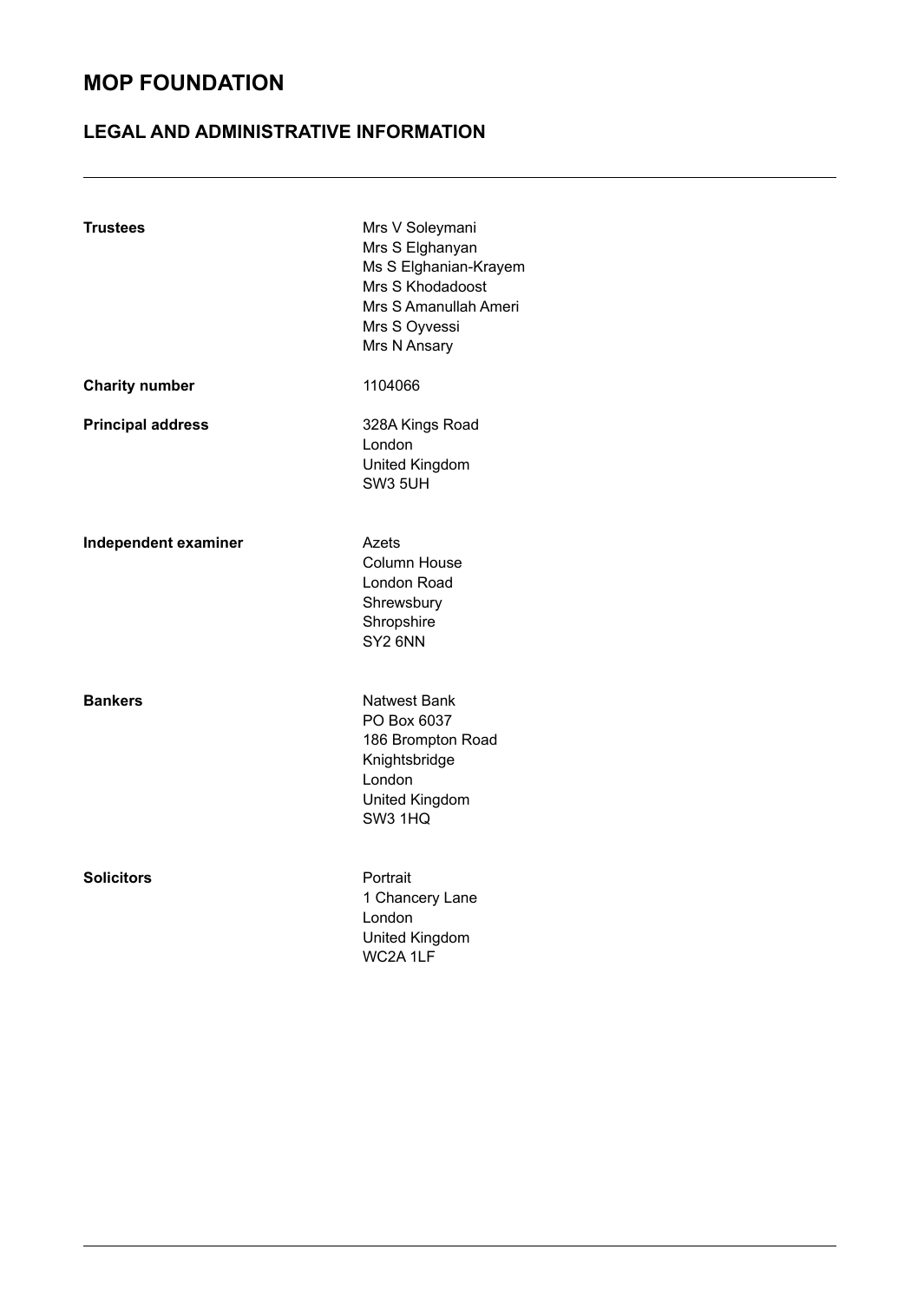### **CONTENTS**

|                                   | Page     |
|-----------------------------------|----------|
| Trustees report                   | $1 - 2$  |
| Independent examiner's report     | 3        |
| Statement of financial activities | 4        |
| <b>Balance sheet</b>              | 5        |
| Notes to the financial statements | $6 - 13$ |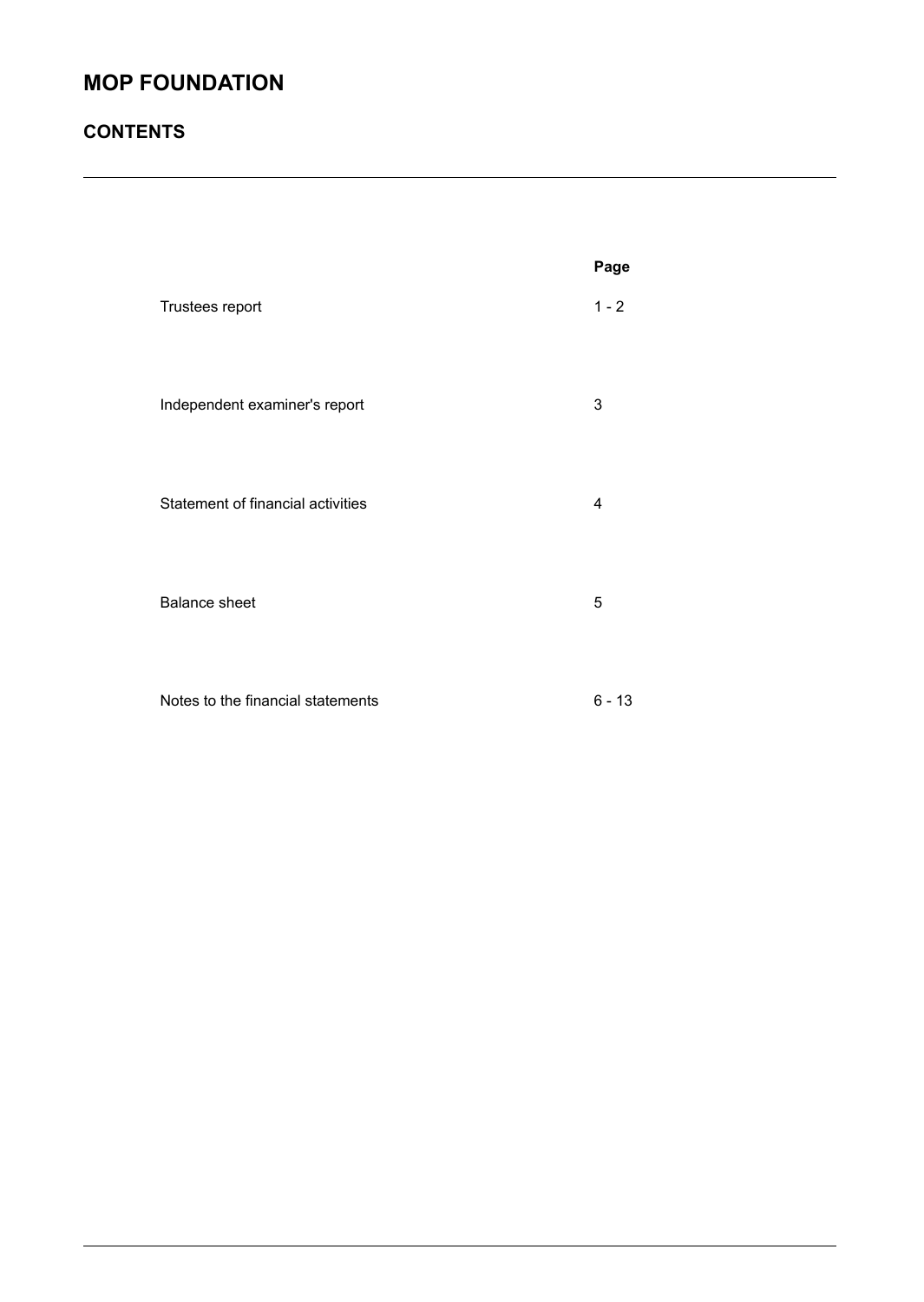### **TRUSTEES REPORT** *FOR THE YEAR ENDED 31 DECEMBER 2020*

The trustees present their report and financial statements for the year ended 31 December 2020.

The financial statements have been prepared in accordance with the accounting policies set out in note 1 to the financial statements and comply with the charity's governing document, the Charities Act 2011 and "Accounting and Reporting by Charities: Statement of Recommended Practice applicable to charities preparing their accounts in accordance with the Financial Reporting Standard applicable in the UK and Republic of Ireland (FRS 102) (effective 1 January 2019)".

#### **Objectives and activities**

The charity's objects are:

- To advance the education of the public in the knowledge and understanding of Persian culture and:
- For the benefit of such other charitable purposes or charitable institutions in any part of the world.

The policy of the charity continues to be to seek finance and support to continue its operation for the public benefit and there has been no change in these during the year.

The trustees have paid due regard to the public benefit guidance issued by the Charity Commission in deciding what activities the charity should undertake.

Throughout 2020, the charity has organised a number of cultural events, art residencies and scholarships. This will continue in the future as the trustees continue to explore and cultivate other artistic disciplines.

#### **Achievements and performance**

The trustees consider that the performance of the charity this year has been satisfactory and continue to seek financial support to enable it to continue its operation.

The majority of income for the charity in this year was generated through art sales and donations of artwork generously donated by established and emerging Iranian and international artists.

#### **Financial review**

The net income for the year under review was £17,018 ( 2019: Net expenditure of £61,611). At 31 December 2020, the total funds held were £44,947 ( 2019: £27,929), all unrestricted funds.

It is the policy of the charity that unrestricted funds which have not been designated for a specific use should be maintained at a level equivalent to between three and six month's expenditure. The trustees consider that reserves at this level will ensure that, in the event of a significant drop in funding, they will be able to continue the charity's current activities while consideration is given to ways in which additional funds may be raised. At the end of 2019, the charity's own reserves were not sufficient to meet this policy. However financial support was provided by The Friends of MOP Foundation in 2020 as required.

The trustees have assessed the major risks to which the charity is exposed, and are satisfied that systems are in place to mitigate exposure to the major risks. Controls, financial and non-financial, have been implemented to ensure compliance at all levels. The trustees believe that maintaining reserves at current levels, combined with an annual review of the controls over key financial systems, will provide sufficient resources in the event of adverse conditions.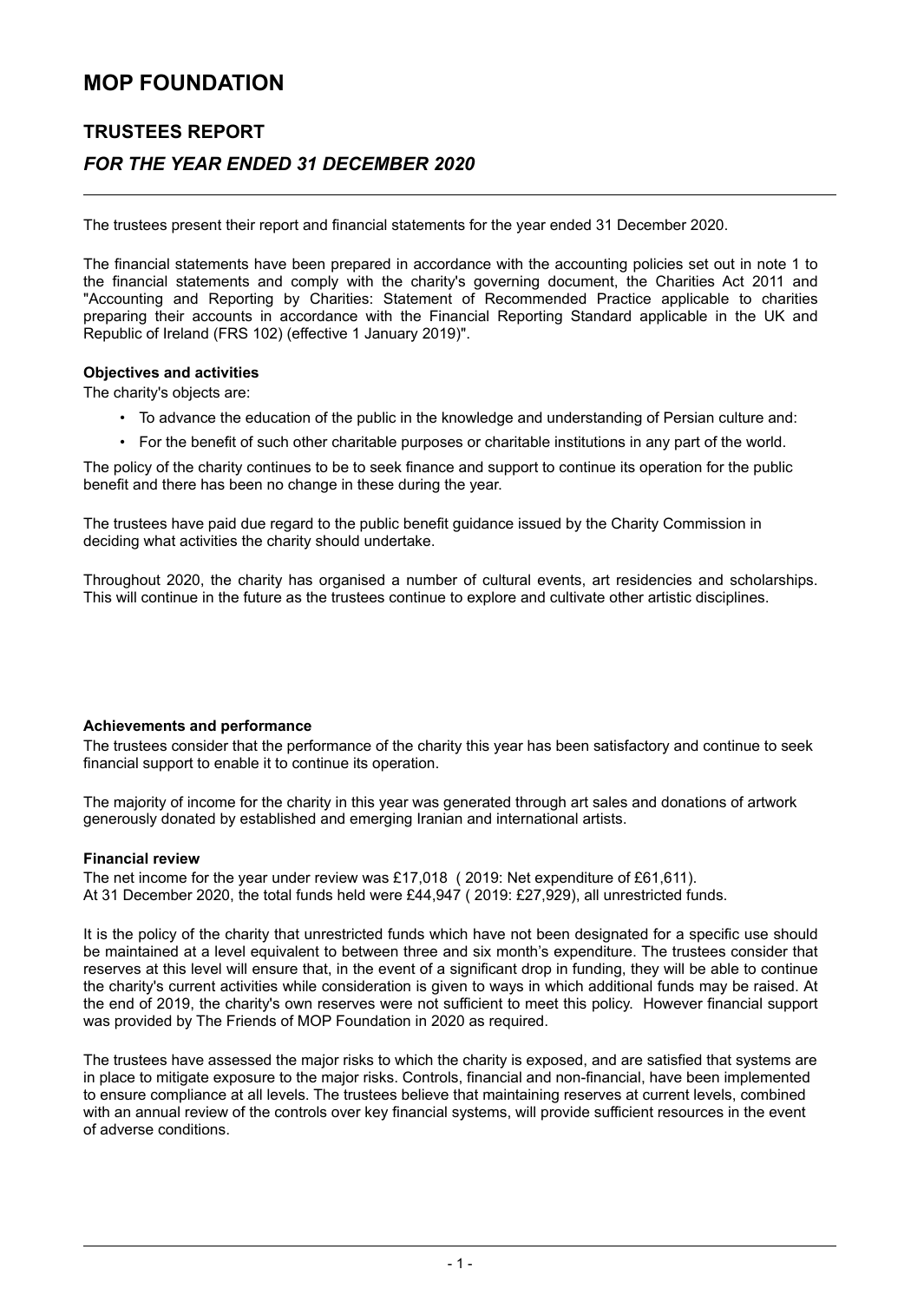## **TRUSTEES REPORT (CONTINUED)** *FOR THE YEAR ENDED 31 DECEMBER 2020*

#### **Plans for the future**

Major risks have been reviewed, and procedures are in place to manage these risks.

The emergence of Covid-19 has been a risk that presents concern for the economy as a whole. The directions have considered the ongoing Covid-19 scenario which has had an impact on the 2020 financial year. The directors continue to monitor the situation and follow directives bound by the Government. The directors have made use of the Government support schemes, and bounce-back loan provision as appropriate.

The charity plans to continue to promote and advance the education of the public in the knowledge and understanding of Persian culture.

#### **Structure, governance and management**

The charity is controlled by its governing document, a deed of trust dated 17th May 2004 and constitutes an unincorporated charity.

The trustees who served during the year were:

Mrs V Soleymani Mrs S Elghanyan Ms S Elghanian-Krayem Mrs S Khodadoost Mrs S Amanullah Ameri Mrs S Oyvessi Mrs N Ansary

Appointment of trustees is governed by the trust deed of charity. The board of trustees is authorised to appoint new trustees to fill any vacancies arising through resignation or death of an existing trustee. Procedures are in place for the induction and training of new trustees.

The company's current policy concerning the payment of trade creditors is to:

- settle the terms of payment with suppliers when agreeing the terms of each transaction;
- ensure that suppliers are made aware of the terms of payment by inclusion of the relevant terms in contracts; and
- pay in accordance with the company's contractual and other legal obligations.

The charity is governed by a board of trustees who meet twice a year. The charity also has a committee which meets at least every two months to manage its affairs, Ms S Elghanian-Krayem is the trustee who manages the day to day administration of the charity.

The trustees report was approved by the Board of Trustees.

**Ms S Elghanian-Krayem Trustee** Dated: 25 March 2022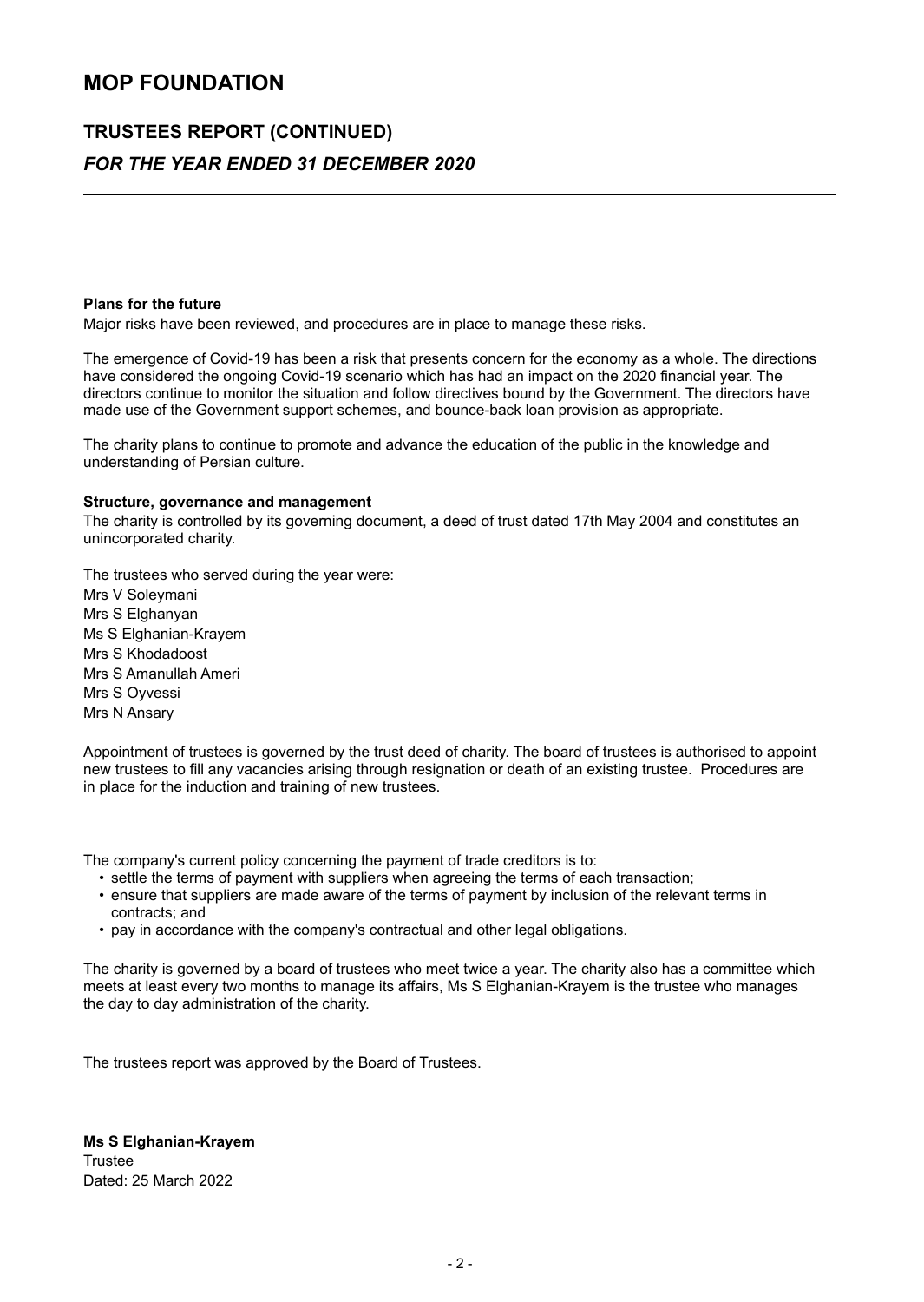### **INDEPENDENT EXAMINER'S REPORT**

### **TO THE TRUSTEES OF MOP FOUNDATION**

I report on the financial statements of the charity for the year ended 31 December 2020, which are set out on pages 4 to 13.

#### **Respective responsibilities of trustees and examiner**

The charity's trustees are responsible for the preparation of the accounts. The trustees consider that an audit is not required for this year under section 144(2) of the Charities Act 2011, the 2011 Act, and that an independent examination is needed.

It is my responsibility to:

- (i) examine the financial statements under section 145 of the 2011 Act;
- (ii) to follow the procedures laid down in the general Directions given by the Charity Commission under section 145(5)(b) of the 2011 Act; and
- (iii) to state whether particular matters have come to my attention.

#### **Basis of independent examiner's report**

My examination was carried out in accordance with the general Directions given by the Charity Commission. An examination includes a review of the accounting records kept by the charity and a comparison of the financial statements presented with those records. It also includes consideration of any unusual items or disclosures in the financial statements, and seeking explanations from you as trustees concerning any such matters. The procedures undertaken do not provide all the evidence that would be required in an audit and consequently no opinion is given as to whether the financial statements present a 'true and fair view' and the report is limited to those matters set out in the next statement.

#### **Independent examiner's statement**

Your attention is drawn to the fact that the charity has prepared financial statements in accordance with Accounting and reporting by Charities preparing their accounts in accordance with the Financial Reporting Standard applicable in the UK and Republic of Ireland (FRS 102) in preference to the Accounting and Reporting by Charities: Statement of Recommended Practice issued on 1 April 2005 which is referred to in the extant regulations but has now been withdrawn.

I understand that this has been done in order for the financial statements to provide a true and fair view in accordance with Generally Accepted Accounting Practice effective for reporting periods beginning on or after 1 January 2015.

In connection with my examination, no other matter except that referred to in the previous paragraph has come to my attention:

- (a) which gives me reasonable cause to believe that in any material respect the requirements:
	- (i) to keep accounting records in accordance with section 130 of the 2011 Act; and
	- (ii) to prepare accounts which accord with the accounting records, comply with the accounting requirements and to comply with the methods and principles of the Statement of Recommended Practice: Accounting and Reporting by Charities;

have not been met or

(b) to which, in my opinion, attention should be drawn in order to enable a proper understanding of the financial statements to be reached.

Helen Tinsley FCCA

Column House London road **Shrewsbury Shropshire** SY2 6NN

Dated: 25 March 2022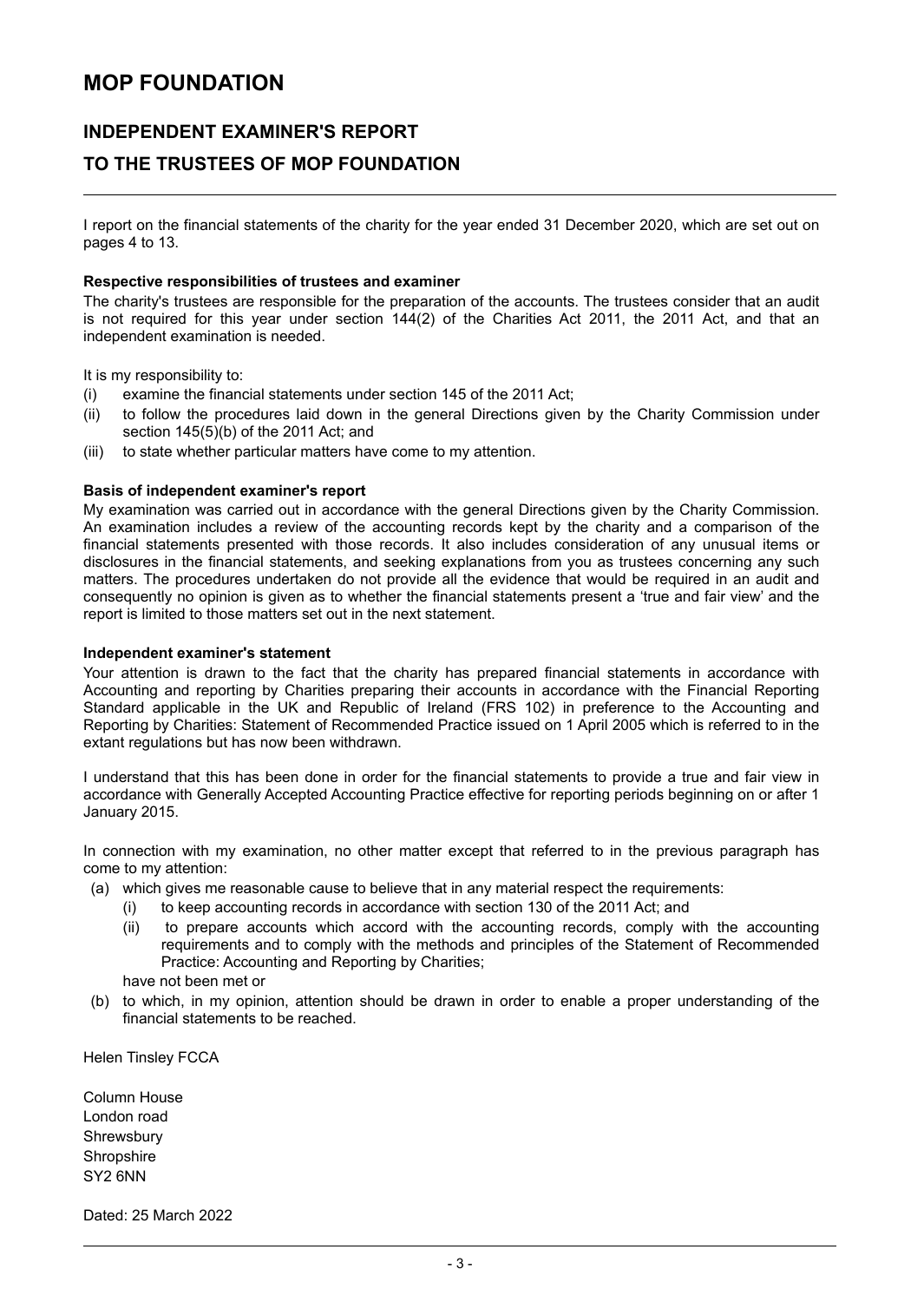### **STATEMENT OF FINANCIAL ACTIVITIES INCLUDING INCOME AND EXPENDITURE ACCOUNT** *FOR THE YEAR ENDED 31 DECEMBER 2020*

|   | 2020    | 2019<br>£   |
|---|---------|-------------|
|   |         |             |
| 3 | 123,339 | 54,597      |
| 4 | 44,956  | 77,900      |
|   | 168,295 | 132,497     |
|   |         |             |
| 5 | 110,442 | 137,157     |
| 6 | 40,835  | 56,951      |
|   | 151,277 | 194,108     |
|   |         |             |
|   |         | (61, 611)   |
|   | 27,929  | 89,540      |
|   | 44,947  | 27,929      |
|   |         | £<br>17,018 |

The statement of financial activities includes all gains and losses recognised in the year.

All income and expenditure derive from continuing activities.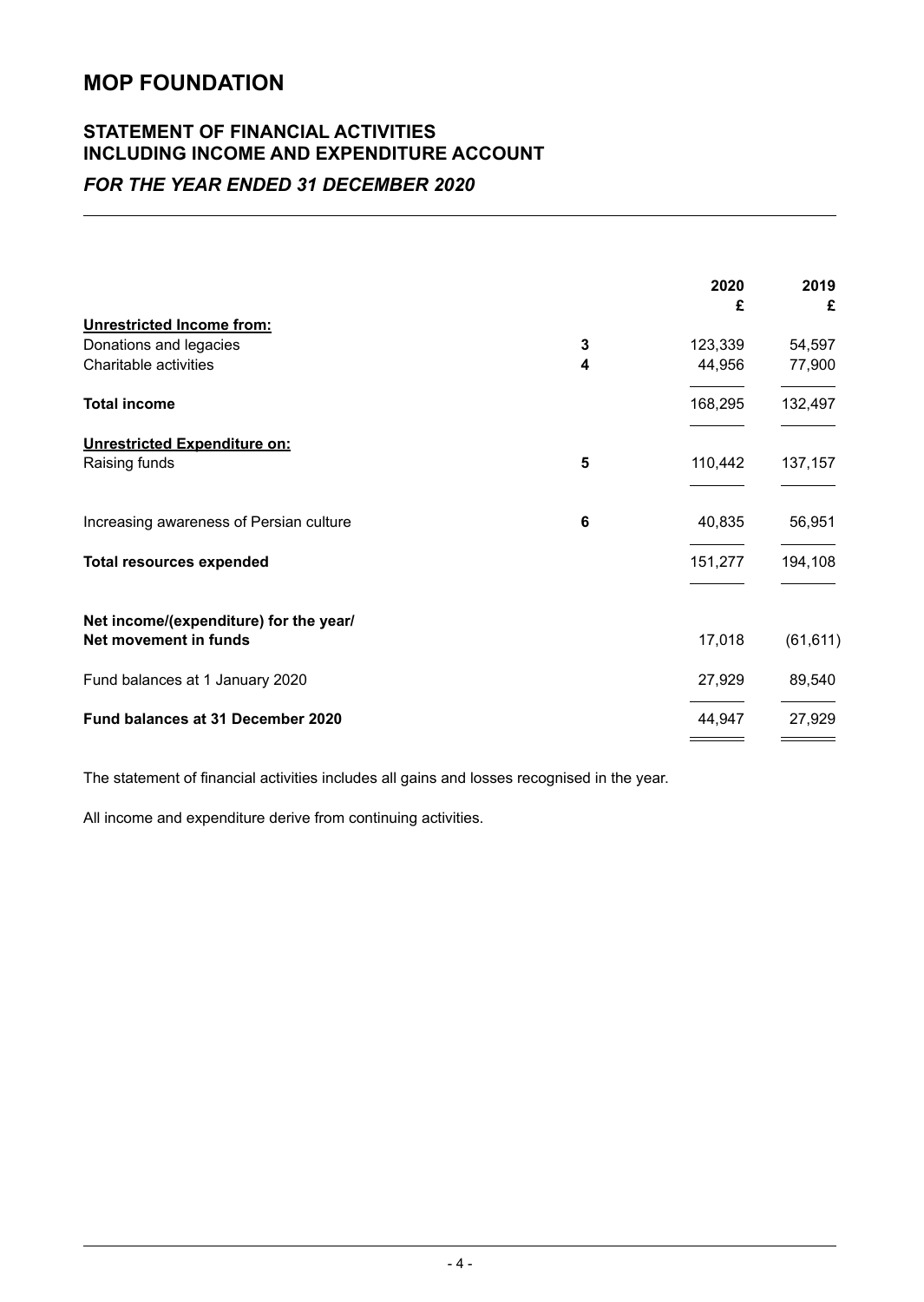### **BALANCE SHEET**

### *AS AT 31 DECEMBER 2020*

|                                                                   |    | 2020     |          | 2019    |        |
|-------------------------------------------------------------------|----|----------|----------|---------|--------|
|                                                                   |    | £        | £        | £       | £      |
| <b>Fixed assets</b>                                               |    |          |          |         |        |
| Tangible assets                                                   | 11 |          | 4        |         | 393    |
| <b>Current assets</b>                                             |    |          |          |         |        |
| <b>Debtors</b>                                                    | 13 |          |          | 5,287   |        |
| Cash at bank and in hand                                          |    | 99,095   |          | 27,340  |        |
|                                                                   |    |          |          |         |        |
|                                                                   |    | 99,095   |          | 32,627  |        |
| Creditors: amounts falling due within                             | 15 |          |          |         |        |
| one year                                                          |    | (4, 152) |          | (5,091) |        |
| Net current assets                                                |    |          | 94,943   |         | 27,536 |
| <b>Total assets less current liabilities</b>                      |    |          | 94,947   |         | 27,929 |
| <b>Creditors: amounts falling due after</b><br>more than one year | 16 |          | (50,000) |         |        |
| <b>Net assets</b>                                                 |    |          | 44,947   |         | 27,929 |
| <b>Income funds</b><br>Unrestricted funds                         |    |          | 44,947   |         | 27,929 |
|                                                                   |    |          |          |         |        |
| <b>Total funds</b>                                                |    |          | 44,947   |         | 27,929 |
|                                                                   |    |          |          |         |        |

The accounts were approved by the Trustees on 25 March 2022

Ms S Elghanian-Krayem **Trustee**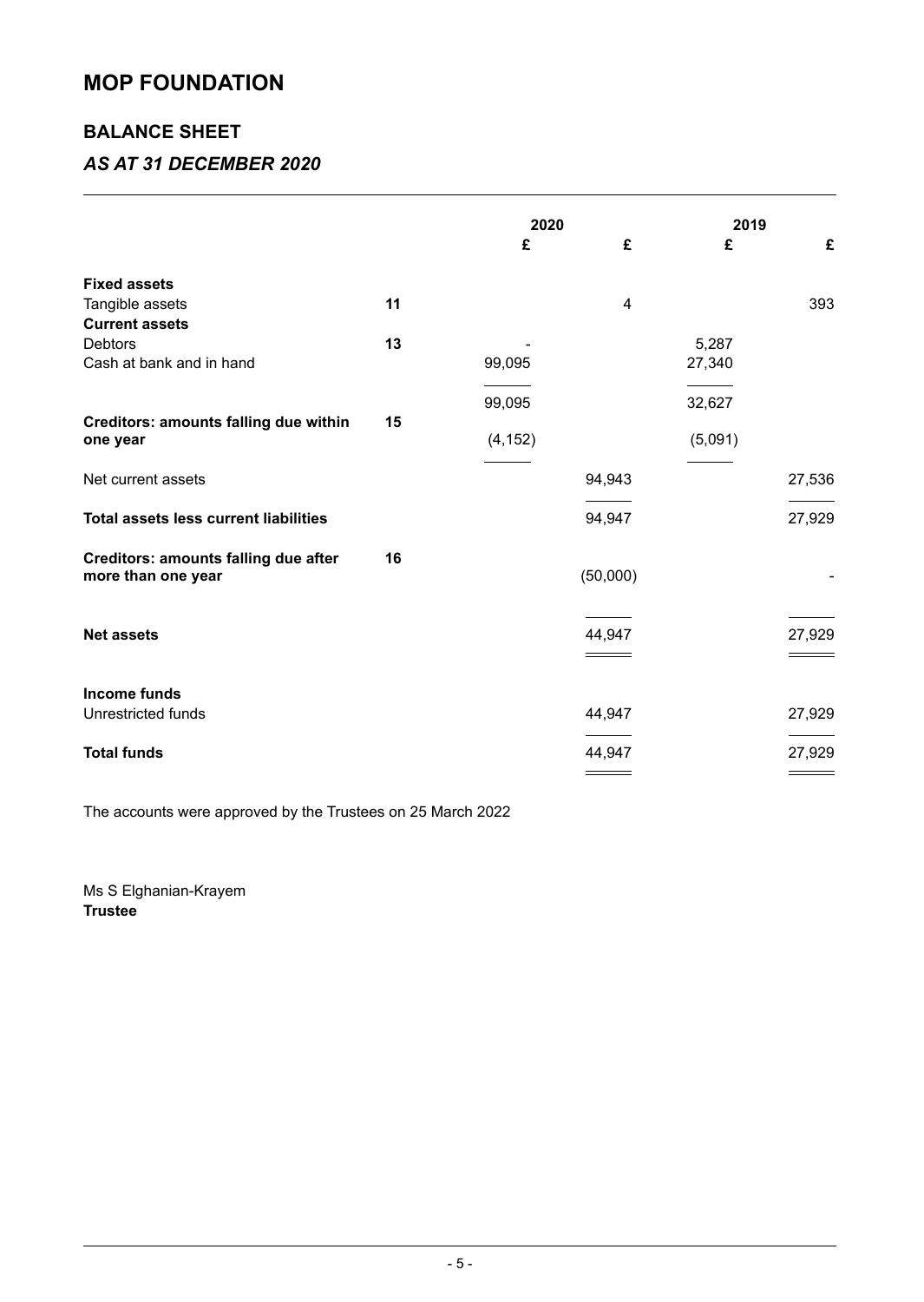### **NOTES TO THE FINANCIAL STATEMENTS** *FOR THE YEAR ENDED 31 DECEMBER 2020*

#### **1 Accounting policies**

#### **Charity information**

MOP Foundation is a registered charity and is a public benefit entity.

#### **1.1 Accounting convention**

The financial statements have been prepared in accordance with the charity's governing document, the Charities Act 2011 and "Accounting and Reporting by Charities: Statement of Recommended Practice applicable to charities preparing their accounts in accordance with the Financial Reporting Standard applicable in the UK and Republic of Ireland (FRS 102) (effective 1 January 2019)". The charity is a Public Benefit Entity as defined by FRS 102.

The charity has taken advantage of the provisions in the SORP for charities applying FRS 102 Update Bulletin 1 not to prepare a Statement of Cash Flows.

The financial statements have departed from the Charities (Accounts and Reports) Regulations 2008 only to the extent required to provide a true and fair view. This departure has involved following the Statement of Recommended Practice for charities applying FRS 102 rather than the version of the Statement of Recommended Practice which is referred to in the Regulations but which has since been withdrawn.

The financial statements are prepared in sterling, which is the functional currency of the charity. Monetary amounts in these financial statements are rounded to the nearest £.

The financial statements have been prepared under the historical cost convention, modified to include the revaluation of freehold properties and to include investment properties and certain financial instruments at fair value. The principal accounting policies adopted are set out below.

#### **1.2 Going concern**

At the time of approving the accounts, the trustees have a reasonable expectation that the charity has adequate resources to continue in operational existence for the foreseeable future. Thus the trustees continue to adopt the going concern basis of accounting in preparing the accounts. The charity has the continued financial support provided by The Friends of MOP Foundation.

The emergence of Covid-19 has been a risk that presents concern for the economy as a whole. The directions have considered the ongoing Covid-19 scenario, which has had an impact on the 2020 financial year. The directors will continue to monitor the situation and follow directives bound by the Government. The directors have made use of the Government support schemes and bounce back loan availability as required.

#### **1.3 Charitable funds**

Unrestricted funds are available for use at the discretion of the trustees in furtherance of their charitable objectives.

Restricted funds can only be used for particular restricted purposes within the objects of the charity. Restrictions arise when specified by the donor or when funds are raised for particular restricted purposes.

Further explanation of the nature and purpose of each fund is included in the notes to the financial statements.

#### **1.4 Incoming resources**

Income is recognised when the charity is legally entitled to it after any performance conditions have been met, the amounts can be measured reliably, and it is probable that income will be received.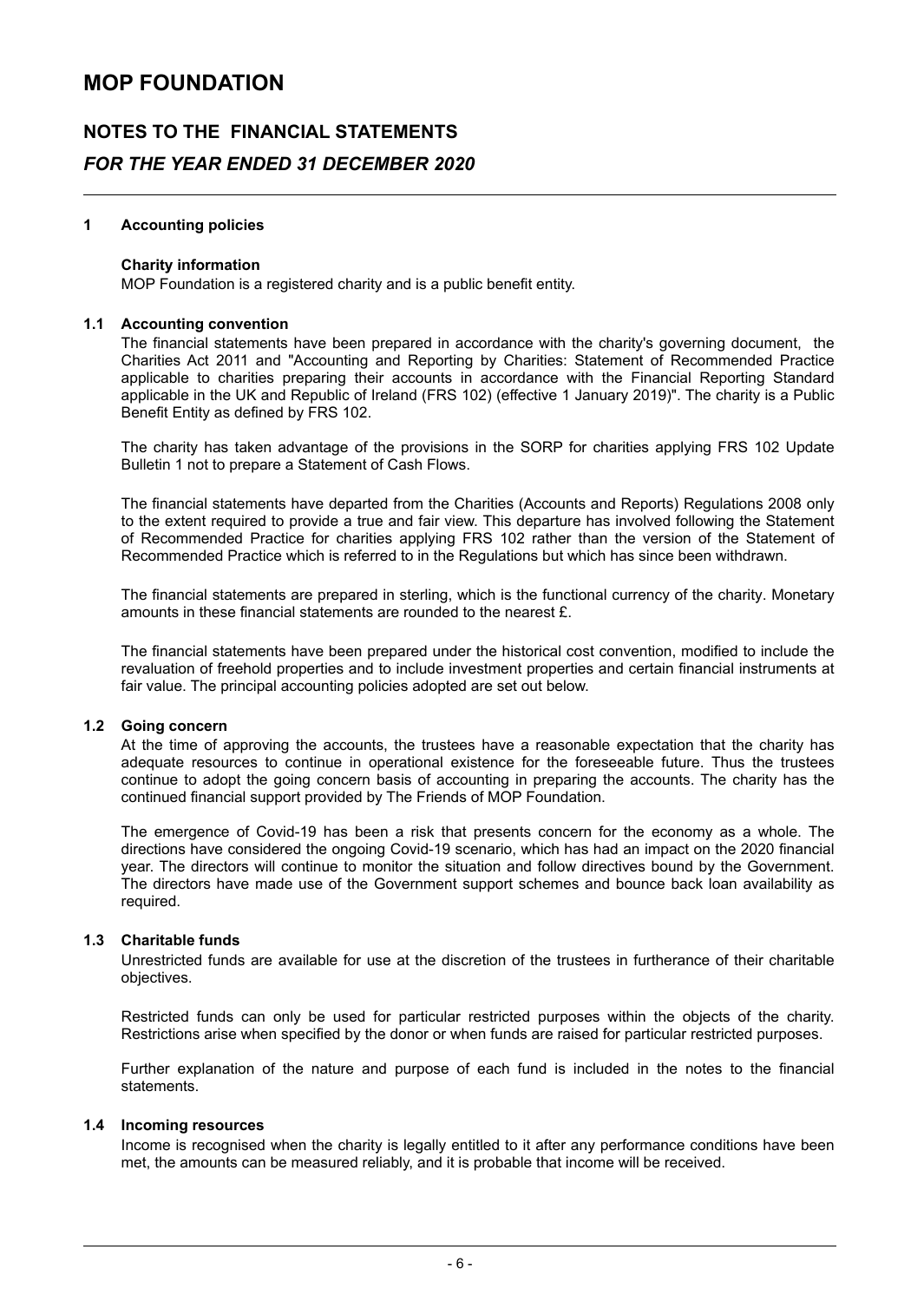### **NOTES TO THE FINANCIAL STATEMENTS (CONTINUED)** *FOR THE YEAR ENDED 31 DECEMBER 2020*

#### **1 Accounting policies (Continued)**

Cash donations are recognised on receipt. Other donations are recognised once the charity has been notified of the donation, unless performance conditions require deferral of the amount. Income tax recoverable in relation to donations received under Gift Aid or deeds of covenant is recognised at the time of the donation.

#### **1.5 Resources expended**

Expenditure is accounted for on an accruals basis and has been classed under headings that aggregate all cost related to the category. Where costs cannot be directly attributed to particular headings they have been allocated to activities on a basis consistent with the use of resources. Grants offered subject to conditions which have not been met at the year end are noted as a commitment but not accrued as expenditure.

#### **1.6 Tangible fixed assets**

Tangible fixed assets are stated at cost less depreciation.

Depreciation is provided at rates calculated to write off the cost less estimated residual value of each asset over its expected useful life, as follows:

Office equipment 25% on straight line

The gain or loss arising on the disposal of an asset is determined as the difference between the sale proceeds and the carrying value of the asset, and is recognised in net income/(expenditure) for the year.

#### **1.7 Financial instruments**

The charity has elected to apply the provisions of Section 11 'Basic Financial Instruments' and Section 12 'Other Financial Instruments Issues' of FRS 102 to all of its financial instruments.

Financial instruments are recognised in the charity's balance sheet when the charity becomes party to the contractual provisions of the instrument.

Financial assets and liabilities are offset, with the net amounts presented in the financial statements, when there is a legally enforceable right to set off the recognised amounts and there is an intention to settle on a net basis or to realise the asset and settle the liability simultaneously.

#### **1.8 Foreign exchange**

Transactions denominated in foreign currencies are recorded at the average rate of exchange for the period.

Monetary assets and liabilities denominated in foreign currencies are translated into sterling at the rates of exchange ruling at the balance sheet date. All differences are included in net outgoing resources.

#### **2 Critical accounting estimates and judgements**

In the application of the charity's accounting policies, the trustees are required to make judgements, estimates and assumptions about the carrying amount of assets and liabilities that are not readily apparent from other sources. The estimates and associated assumptions are based on historical experience and other factors that are considered to be relevant. Actual results may differ from these estimates.

The estimates and underlying assumptions are reviewed on an ongoing basis. Revisions to accounting estimates are recognised in the period in which the estimate is revised where the revision affects only that period, or in the period of the revision and future periods where the revision affects both current and future periods.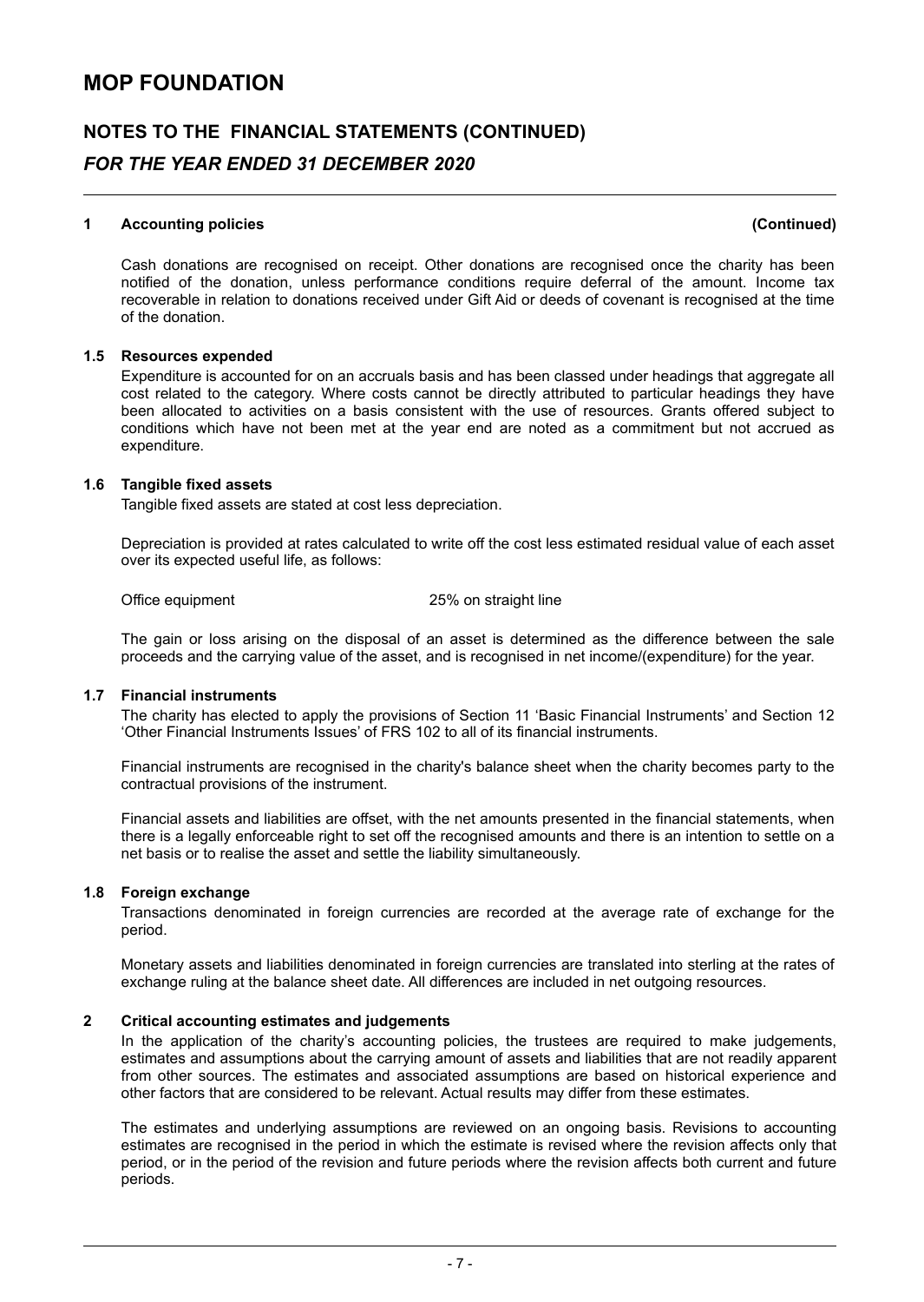# **NOTES TO THE FINANCIAL STATEMENTS (CONTINUED)** *FOR THE YEAR ENDED 31 DECEMBER 2020*

### **3 Donations and legacies**

|   |                                   |                                |                                 | 2020<br>£            | 2019<br>£            |
|---|-----------------------------------|--------------------------------|---------------------------------|----------------------|----------------------|
|   | Donations and gifts               |                                |                                 | 123,339              | 54,597               |
| 4 | <b>Charitable activities</b>      |                                |                                 |                      |                      |
|   |                                   | <b>Events</b><br><b>Income</b> | <b>Other - Bank</b><br>interest | <b>Total</b><br>2020 | <b>Total</b><br>2019 |
|   |                                   | 2020                           | 2020                            |                      |                      |
|   |                                   | £                              | £                               | £                    | £                    |
|   | Income from charitable activities | 44,952                         | 4                               | 44,956               | 77,900               |
|   |                                   |                                |                                 |                      |                      |

### **5 Raising funds**

|                                    | 2020    | 2019    |
|------------------------------------|---------|---------|
|                                    | £       | £       |
| Travelling, fares and entertaining | 2,508   | 7,340   |
| Event costs                        | 107,934 | 129,817 |
|                                    | 110,442 | 137,157 |
|                                    |         |         |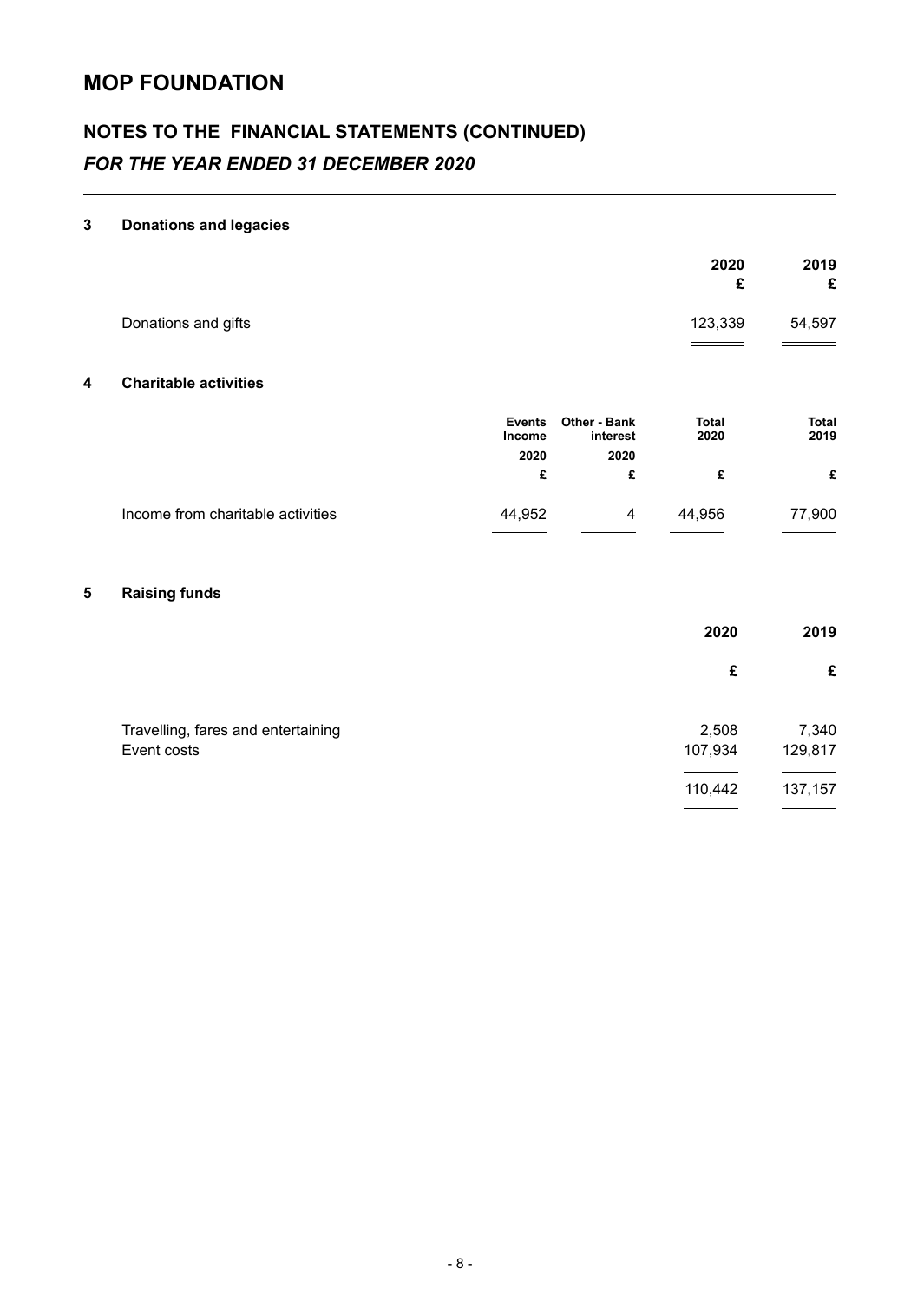# **NOTES TO THE FINANCIAL STATEMENTS (CONTINUED)** *FOR THE YEAR ENDED 31 DECEMBER 2020*

### **6 Increasing awareness of Persian culture**

|                        |                    |                                                                                                                                                           |                                    |   | 2020<br>£ | 2019<br>£                             |
|------------------------|--------------------|-----------------------------------------------------------------------------------------------------------------------------------------------------------|------------------------------------|---|-----------|---------------------------------------|
| Staff costs            |                    |                                                                                                                                                           |                                    |   | 11,849    | 11,752                                |
| Depreciation           |                    |                                                                                                                                                           |                                    |   | 390       | 460                                   |
| Donations made         |                    |                                                                                                                                                           |                                    |   | 8,266     | 19,247                                |
| Sundry expenses        |                    |                                                                                                                                                           |                                    |   | 4,599     | 3,587                                 |
| Bank charges           |                    |                                                                                                                                                           |                                    |   | 535       | 698                                   |
|                        |                    |                                                                                                                                                           |                                    |   | 2,830     | 2,775                                 |
|                        |                    |                                                                                                                                                           |                                    |   | (1,063)   | 2,774                                 |
|                        |                    |                                                                                                                                                           |                                    |   | 27,406    | 41,293                                |
|                        |                    |                                                                                                                                                           |                                    |   | 10,500    | 12,946                                |
|                        |                    |                                                                                                                                                           |                                    |   | 2,929     | 2,712                                 |
|                        |                    |                                                                                                                                                           |                                    |   | 40,835    | 56,951                                |
| Analysis by fund       |                    |                                                                                                                                                           |                                    |   |           |                                       |
|                        |                    |                                                                                                                                                           |                                    |   |           | 56,951                                |
| <b>Total</b>           |                    |                                                                                                                                                           |                                    |   | 40,835    | 56,951                                |
| <b>Support costs</b>   |                    |                                                                                                                                                           |                                    |   |           |                                       |
|                        |                    |                                                                                                                                                           | 2020                               |   |           | 2019                                  |
|                        | £                  | £                                                                                                                                                         | £                                  | £ | £         | £                                     |
| Legal and professional |                    | 529                                                                                                                                                       | 529                                |   | 372       | 372                                   |
|                        | Unrestricted funds | Computer and telephone costs<br>Foreign exchange movements<br>Grant funding of activities (see note 8)<br>Share of governance costs (see note 7)<br>costs | <b>Support Governance</b><br>costs |   | costs     | 40,835<br>Support Governance<br>costs |

| Luyur unu profosofonur<br>Accountancy -<br>independent |    | ັບ    | ◡▵◡   |   | <u>UIL</u> | ◡ ← ←             |
|--------------------------------------------------------|----|-------|-------|---|------------|-------------------|
| examination                                            | ۰. | 2,400 | 2,400 | ۰ | 2,340      | 2,340             |
|                                                        | ۰  | 2,929 | 2,929 | ۰ | 2,712      | 2,712<br>$\equiv$ |
| Analysed between<br>Charitable activities              | ۰  | 2,929 | 2,929 | ۰ | 2.712      | 2,712             |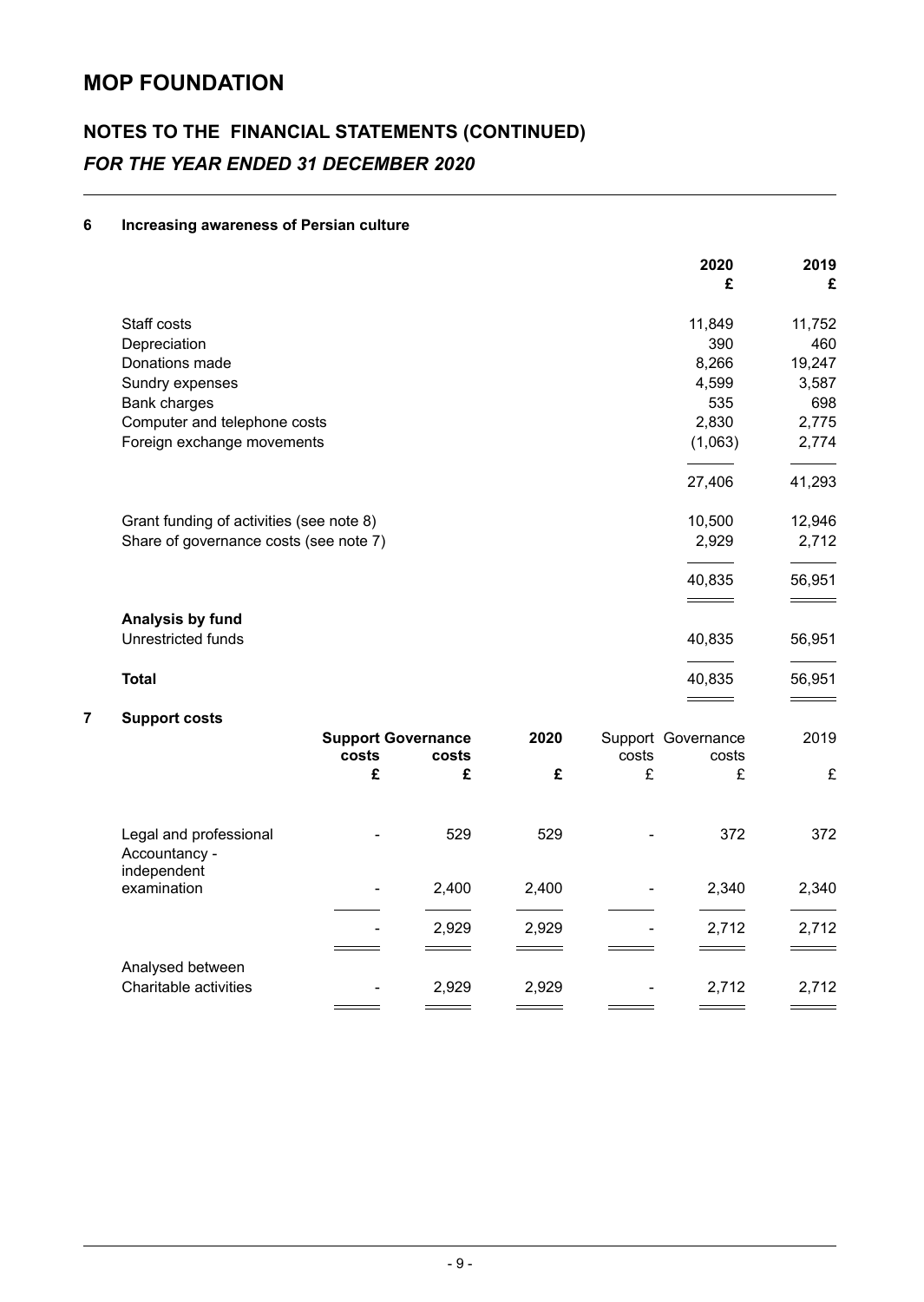# **NOTES TO THE FINANCIAL STATEMENTS (CONTINUED)** *FOR THE YEAR ENDED 31 DECEMBER 2020*

#### **8 Grants payable**

|                              | 2020   | 2019   |
|------------------------------|--------|--------|
|                              | £      | £      |
| Grants to institutions:      |        |        |
| Goldsmith College            | 10,500 |        |
| University of Groningen      |        | 2,474  |
| <b>Wysing Art Charity</b>    |        | 500    |
| Kristin Hjellegjerde Gallery | -      | 8,400  |
| <b>Other Grants</b>          | -      | 1,572  |
|                              |        |        |
|                              | 10,500 | 12,946 |
|                              |        |        |

#### **9 Trustees**

None of the trustees (or any persons connected with them) received any remuneration during the year. There were no expenses paid to trustees for the years ended 31 December 2020 or 31 December 2019.

### **10 Employees**

#### **Number of employees**

The average monthly number of employees during the year was:

|                                           | 2020<br><b>Number</b> | 2019<br><b>Number</b> |
|-------------------------------------------|-----------------------|-----------------------|
| Management and administration             | 1                     | $\mathbf 1$           |
| <b>Employment costs</b>                   | 2020<br>£             | 2019<br>£             |
| Wages and salaries<br>Other pension costs | 11,631<br>218         | 11,506<br>246         |
|                                           | 11,849                | 11,752                |

There were no employees whose annual remuneration was £60,000 or more.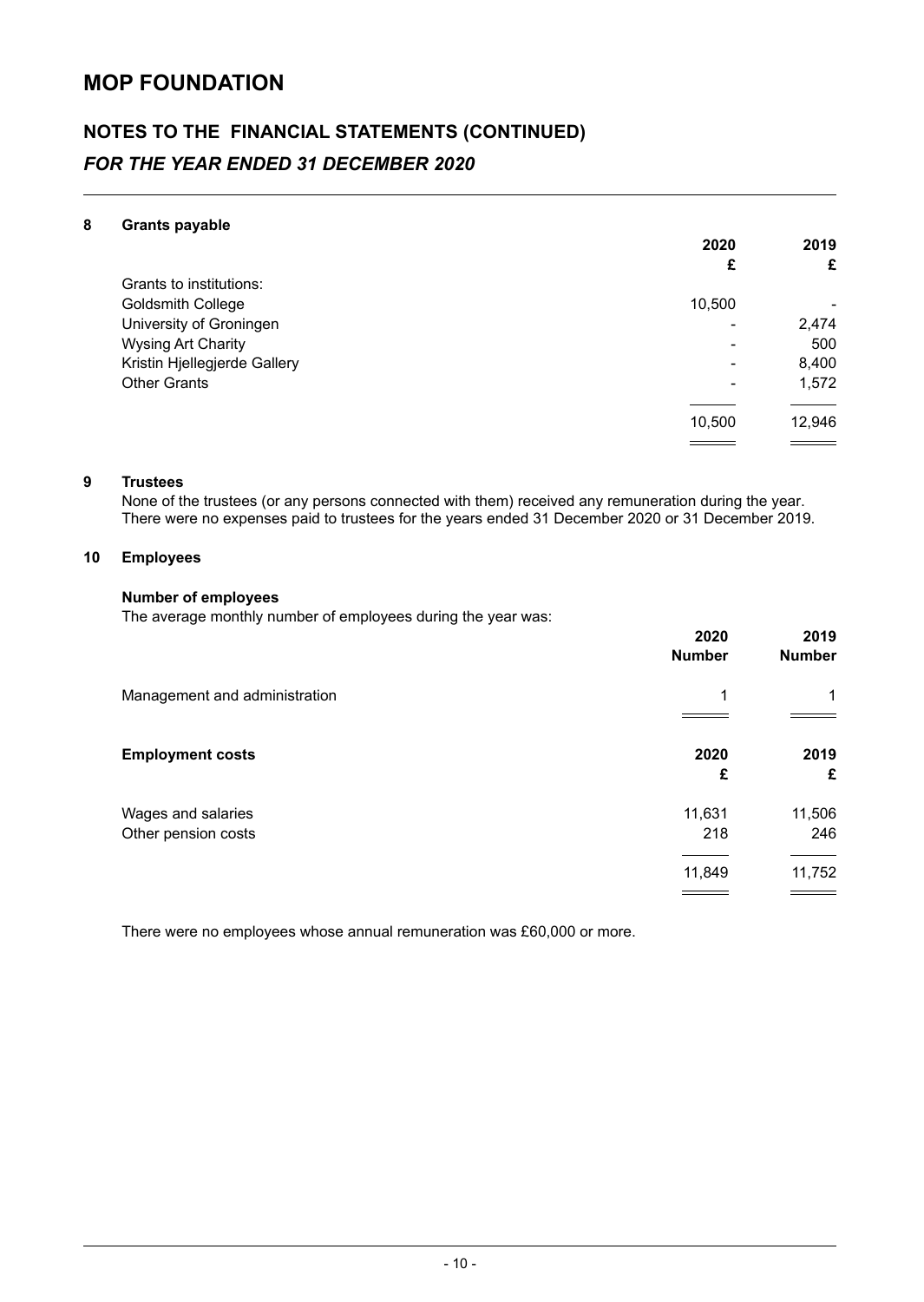# **NOTES TO THE FINANCIAL STATEMENTS (CONTINUED)** *FOR THE YEAR ENDED 31 DECEMBER 2020*

### **11 Tangible fixed assets**

|                                    | <b>Office equipment</b><br>£ |
|------------------------------------|------------------------------|
| Cost                               |                              |
| At 1 January 2020                  | 5,955                        |
| At 31 December 2020                | 5,955                        |
| <b>Depreciation and impairment</b> |                              |
| At 1 January 2020                  | 5,561                        |
| Depreciation charged in the year   | 390                          |
| At 31 December 2020                | 5,951                        |
| <b>Carrying amount</b>             |                              |
| At 31 December 2020                | $\overline{4}$               |
| At 31 December 2019                | 393                          |
|                                    |                              |

| 12 | <b>Financial instruments</b>                    | 2020   | 2019   |
|----|-------------------------------------------------|--------|--------|
|    |                                                 | £      | £      |
|    | <b>Carrying amount of financial assets</b>      |        |        |
|    | Debt instruments measured at amortised cost     | 99.095 | 27,340 |
|    |                                                 |        | $ -$   |
|    | <b>Carrying amount of financial liabilities</b> |        |        |
|    | Measured at amortised cost                      | 54.153 | 5,091  |
|    |                                                 |        |        |
|    |                                                 |        |        |

Financial assets measured at amortised cost consists of cash in hand and at bank.

Financial liabilities measured at amortised cost consists of other creditors.

### **13 Debtors**

| Amounts falling due within one year: | 2020   | 2019  |
|--------------------------------------|--------|-------|
| Trade debtors                        | $\sim$ | 5.287 |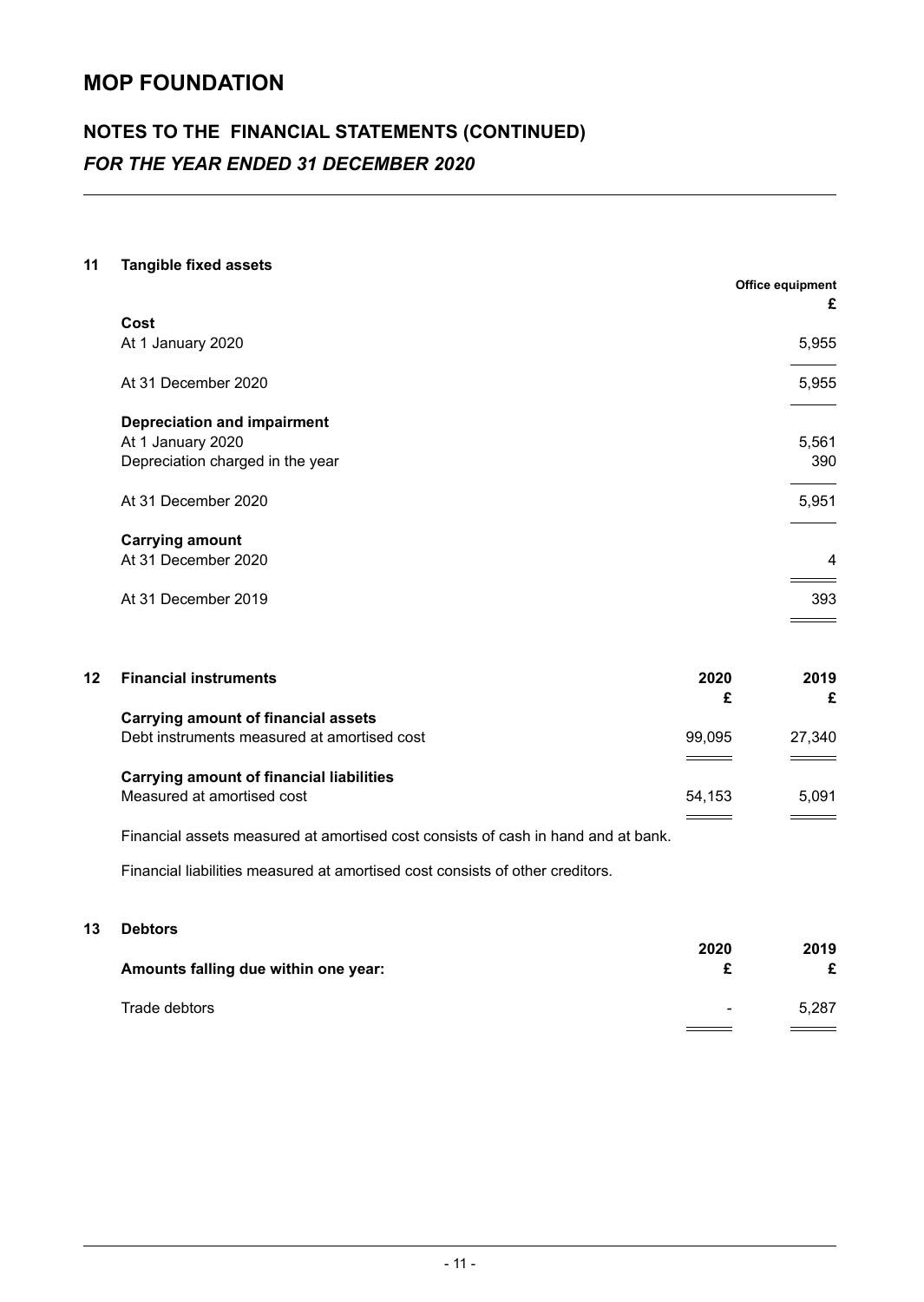# **NOTES TO THE FINANCIAL STATEMENTS (CONTINUED)** *FOR THE YEAR ENDED 31 DECEMBER 2020*

#### **14 Loans and overdrafts**

|    |                                                         |                      | 2020<br>£          | 2019<br>£        |
|----|---------------------------------------------------------|----------------------|--------------------|------------------|
|    | <b>Bank loans</b>                                       |                      | 50,000             |                  |
|    | Payable after one year                                  |                      | 50,000             |                  |
|    |                                                         |                      |                    |                  |
| 15 | Creditors: amounts falling due within one year          |                      | 2020<br>£          | 2019<br>£        |
|    | Other taxation and social security<br>Other creditors   |                      | 1,753<br>2,399     | 411<br>4,680     |
|    |                                                         |                      | 4,152              | 5,091            |
| 16 | Creditors: amounts falling due after more than one year |                      | 2020               | 2019             |
|    |                                                         | <b>Notes</b>         | £                  | £                |
|    | <b>Bank loans</b>                                       | 14                   | 50,000             |                  |
| 17 | Analysis of net assets between funds                    | <b>Unrestricted</b>  | <b>Total</b>       | <b>Total</b>     |
|    |                                                         | <b>Funds</b><br>2020 | 2020               | 2019             |
|    | Fund balances at 31 December 2020 are represented by:   | £                    | £                  | £                |
|    | Tangible assets                                         | 4                    | 4                  | 393              |
|    | Current assets/(liabilities)<br>Long term liabilities   | 94,943<br>(50,000)   | 94,943<br>(50,000) | 27,536<br>$\sim$ |
|    |                                                         | 44,947               | 44,947             | 27,929           |
|    |                                                         | ____                 |                    |                  |

The general fund is retained funds for the on-going existence of the charity, on which there are no restrictions beyond the objects of the charity.

#### **18 Related party transactions**

No remuneration was paid to key management personnel in the 2020 and 2019 financial years.

Donations of £114,922 ( 2019: £Nil) were received from The Friends of MOP Foundation during the period under review.